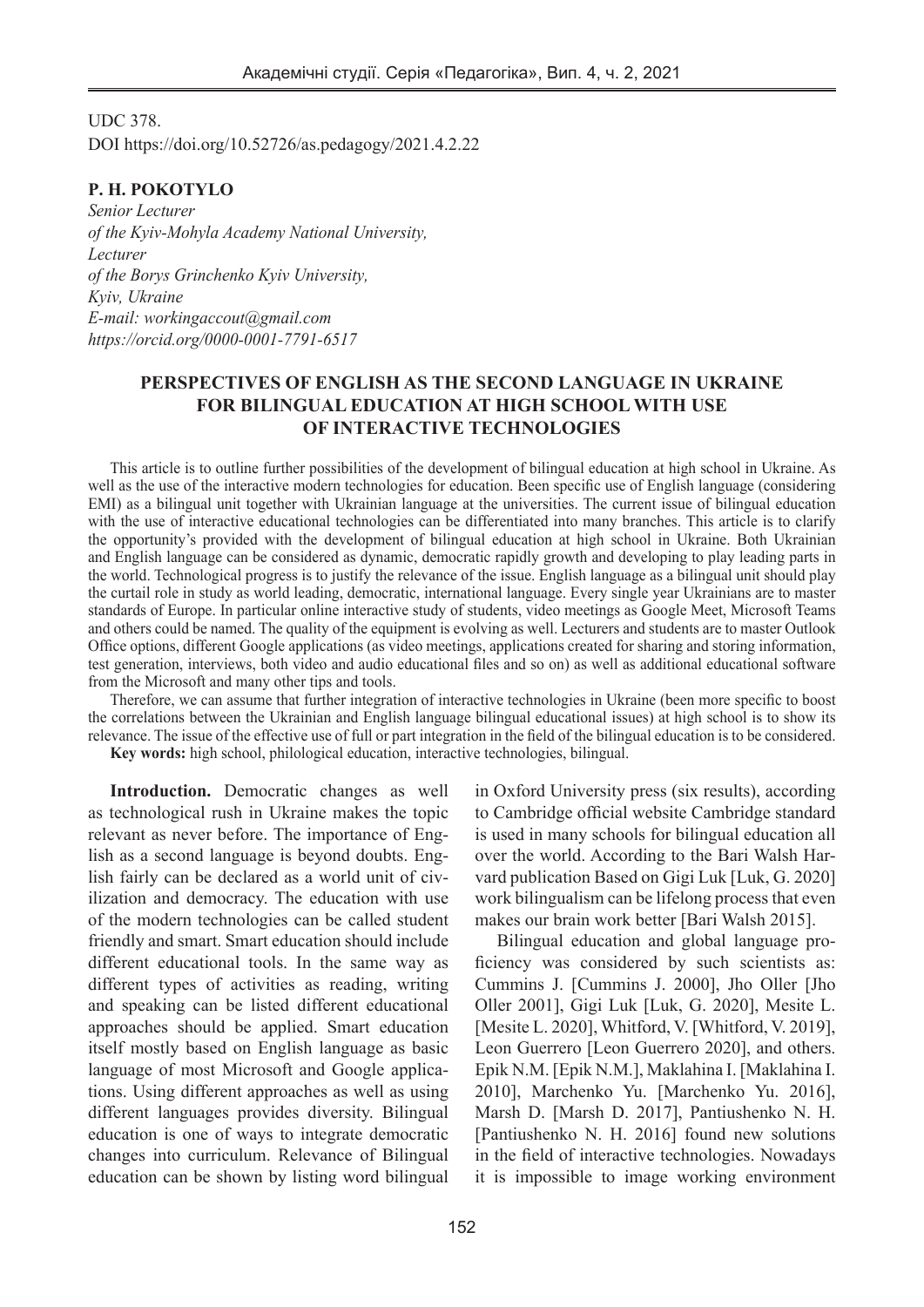without such as Microsoft Word and Excel documents, Power Point presentations. Among latest research's Arizona Education News Service can be named. Lisa Irish reflected efficiency of blended learning [Lisa Irish 2019].

Globalization and rapid integration of Ukraine in Europe demands adequate level of global language proficiency. Global language proficiency is a term considered to be core for all of the different students language level peculiarities. This crucial concept was stayed by such scientists as Cummins J. [Cummins J. 2000], Jho Oller [Jho Oller 2001] and others. Jho Oller [Jho Oller 2001] in his multiple researches provides arguments for the exceed of the bilingual compering to the monolingual study. However, according to the Jim Cummins research [Cummins J. 2000], the Oller considered not all of the facts. Cummins has taken his research on the global language proficiency. It is possible to make different judgments based on his results. However the productivity of interactive and bilingual studies is maintained in different reaserchers (such as Gigi Luk [ Luk, G. 2020], Mesite L. [Mesite L. 2020], Whitford, V. [Whitford, V. 2019], Leon Guerrero [Leon Guerrero 2020], Lisa Irish [Lisa Irish 2019] and many others). Modern education should consider best experience of world leading university's. Therefore, smart education in the modern world should be based on the European example. Modern technologies taking its place among crucial features. Online education can be called "smart" and it is evolving rapidly due to the situation in the world. Among useful tools, such can be named: Google Meet, Google Forms, Google Classroom. For feedback online interaction and other specific tasks it is possible to use mobile applications such as Viber, it is possible to build interaction, feedback and some study elements with the help of Facebook as well.

Therefore, interactive, online education is to play the leading part of educational performance. The high level of global language proficiency in Ukraine is to be reach with the help of English language and modern technologies. It is the issue of nowadays and the future.

**Purpose.** This article is to outline further possibilities of the development of bilingual education at high school in Ukraine. Bilingual education should be considered as modern (smart using up to date technologies, involving students, and self evolving). This text is to reflect efficiency and possible evolving prospects of the use of bilingual education as a unit of Ukrainian educational system. The progress can be reached with the help of interactive technologies. Been specific use of English language (considering EMI) as a bilingual unit together with Ukrainian language at the universities can benefit.

The set of smart educational instruments can be used to make inclusive learning possible as never before. Yale Center for Teaching and Learning suggest set of inclusive teaching strategies for pedagogy. Two types of strategies are distinguished it is "incorporating diverse perspectives" and "creating an inclusive classroom climate". Among key recommendation that Yale Center presents it is diversity. Diversity is mentioned three times (Classroom Diversity, Curriculum Diversity and Diversity Statement) [Yale Center for Teaching and Learning]. It is possible to suggest that "smart diversity" can include different languages inner correlations used in bilingual education. In order to reach inclusive learning use of the modern technologies is a mast.

The current issue of bilingual education with the use of interactive educational technologies can be differentiated into many branches. This article is to clarify the opportunity is provided with the development of bilingual education at high school in Ukraine. Both Ukrainian and English language can be considered as dynamic, democratic rapidly growth and developing to play leading parts in the world. Technological progress is to justify the relevance of the issue. English language as a bilingual unit should play the curtail role in study as world leading, democratic, international language. Every single year Ukrainians are closer to master standards of Europe. Smart approach is taking the leading role in the study. Gradually it takes lines in standard curriculum. It is possible to regard smart education not as approach of the future but to consider it as common modern approach. Use of modern technology's tools become less and less innovative In particular online interactive study of students, video meetings as Google Meet, Microsoft Teams and others could be listed.

**Methods.** Comparative analyses is used. Wide range of different sources is to be compared. Inner correlations is to occur between different studies in the same field. As well as Analytical Research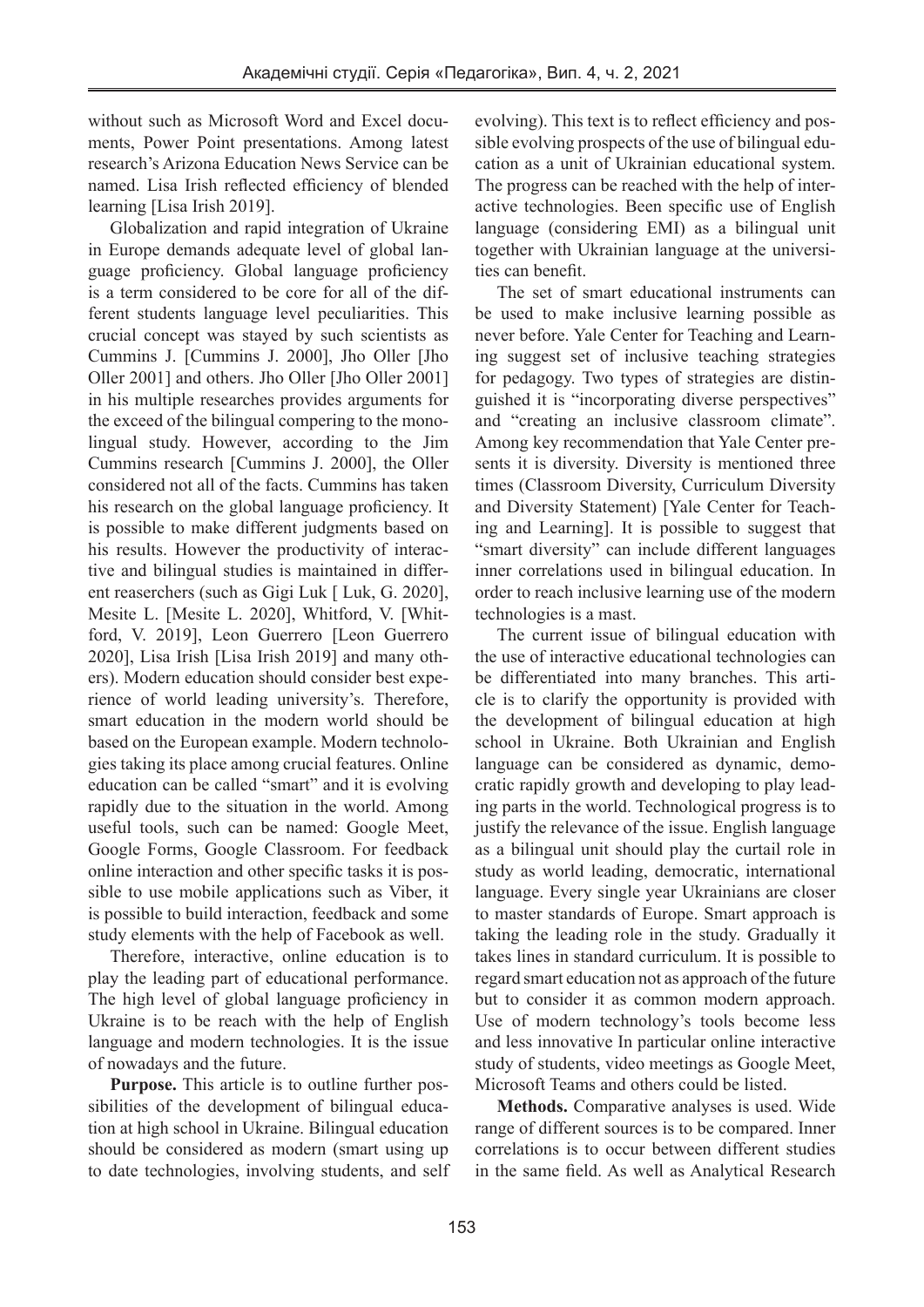and Conclusive Research based on given background information, statistics and other. Forming a hypothesis that use of English language as bilingual match for Ukrainian language. This couple inner correlation as well as connation with different other fields can be evolved with help of modern technologies. The core of the research information is groups of students of high school in Ukraine and USA, lecturers. Compering differed previous research in more narrow paradigms study hypotheses is to occur. It can be said that effectiveness of online education as well as use of its elements provides greater efficiency comparing to more traditional ways of education. The keen skills in the computer technologies nowadays suppress language. Students pay more attention to the modern technology then to their mother tongue or English languages. The level of Ukrainian language should be at its highest position together with English in order to have the best count in global language proficiency. The use of language should be harmonized with interactive technologies use skills.

The quality of the equipment is evolving as well. Lecturers and students are to master Outlook Office options, different Google applications (as video meetings, application for sharing and storing information, test generation, interviews, both video and audio educational files and so on) as well as additional educational software from the Microsoft and many other tips and tools.

**Results.** Therefore, we can assume that further integration of interactive technologies in Ukraine (been more specific to boost the correlations between the Ukrainian and English language bilingual educational issues) at high school is to show its relevance. The issue of the effective use of full or part integration in the field of the bilingual education is to be considered.

There is no doubt that right use of two languages can led to rapid growth of students results, motivation and efficiency in general. Smart education is effective, multifunctional, student and lecturer friendly modern democratic approach. Moreover, the every single application or element of interactive education can be called: continent, user friendly, modern, motivating (interesting), vivid. It is impossible to omit use of Microsoft Corporation and Google products as well as many other useful gimmicks and applications. Digital tools enrich educational content, curriculum, and individual soft and hard skills. Moreover, interest of young people in modern technology has impact on attendance frequency and quality of theoretical learning and practical tasks fulfilling by the students. With use of modern technology, we can run learning in a faster and therefore more efficient way.

Some of more specific study's can show general results e. g. Dolzhenkov, O. O. study showed high percentage of students personal grows with help of modern technologies. He use term "knowledge acquisition pyramid" reflecting several aspects: lecture – 5% of knowledge acquisition, reading –  $10\%$  of acquisition, video, audio materials  $-20\%$ of acquisition, demonstration  $-30\%$  of acquisition, discussion groups  $-50\%$  of acquisition, practice through action  $-75\%$  of acquisition, teaching of others or immediate application of knowledge – 90% of acquisition. [Dolzhenkov, O. O. 2015 : 426]. Dolzhenkov, O. O. Claims that this pyramid reflects that best success was achieved by the means of interactive teaching technologies combining three instant practical aspects. [Dolzhenkov, O. O. 2015 : 426]. This can be used as one in long row of arguments for study hypotheses that bilingual education with the use of interactive teaching technologies for English can be considered as more efficient.

**Conclusion.** Dealing with figures been particular statistic [Dolzhenkov, O. O. 2015 : 426] can prove efficiency of bilingual education considering froing experience to be used in Ukraine as well. Using both video and audio can help us to get better student motivation. Therefore, in means of modern technology's it is possible to create study friendly and student friendly improvement. Correlations between lecturer and student, student and digital tools and lecturer and digital tools produce rapid rows of study results. It is possible to say that enriching the study itself with help of smart education is the way to open the diversity to both sides of learning process and can reflect in positive results.

Moreover, the infinite source of curriculum and extra curriculum activities for lecturers can be found. Means of online education can also be self-descriptive means. Pure statistics, precise analysis, it is possible to name grate number of advantages. Inclusive learning as a result of use of the modern technologies shows necessity of diversity to show better results on different education levels and fields.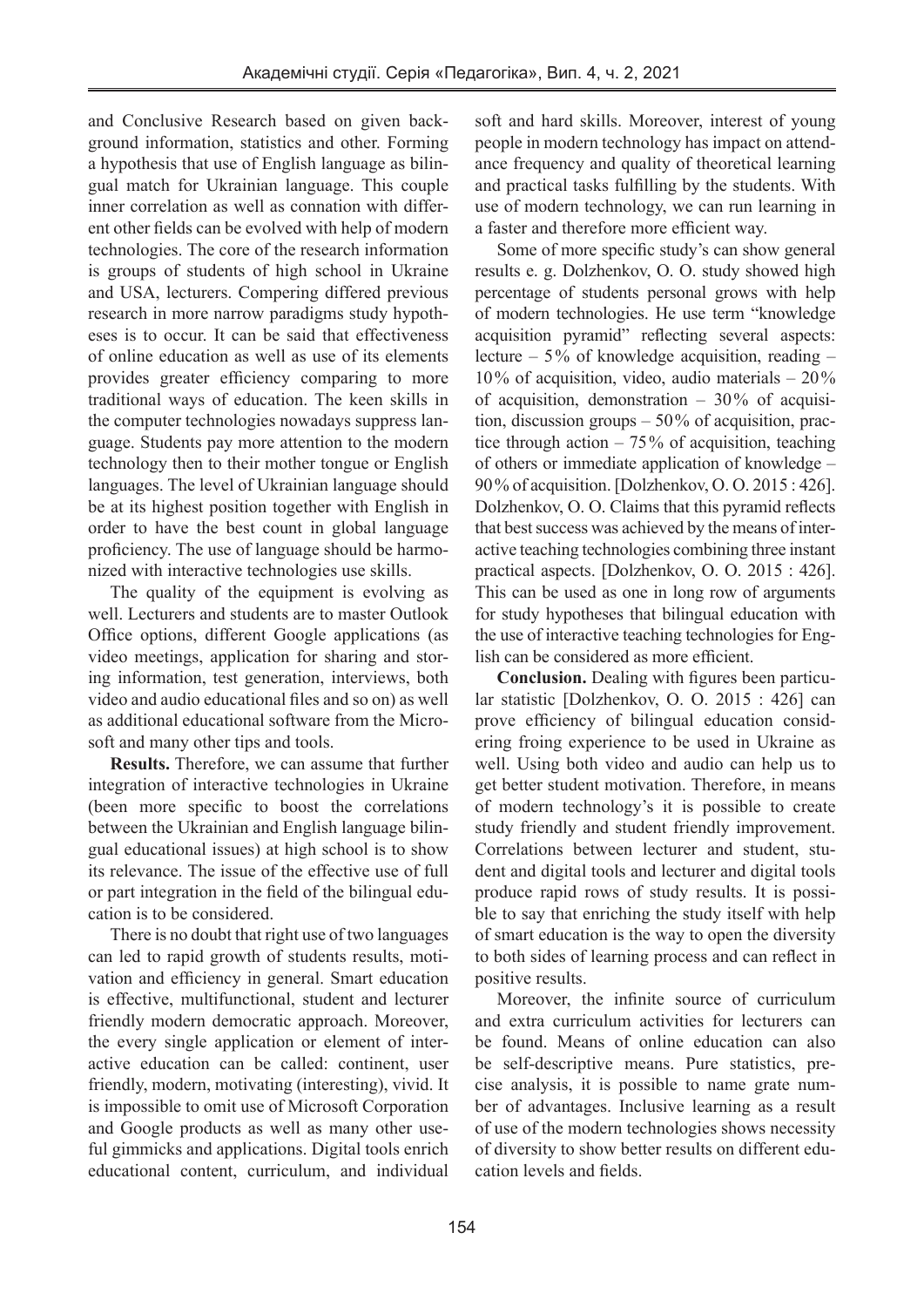Judging from the attendance, grades and productivity online education is preferred mostly by students, which deal with numbers [Dolzhenkov, O. O. 2015 : 427]. Smart education can benefit in different fields so particularly in Ukraine it can be applied for high school as student have appropriate level of background knowledge of English language.

Students that study philology should be as well interested involved further in online education. Students can hear and practice different dialects and listen to the native speaker's recordings. In Conclusion, further research is required in order to get more figures on different students and lecturer's interaction with modern technologies.

### **ЛІТЕРАТУРА**

1. Долженков О. О. Формування початкового професійного досвіду майбутніх менеджерів освіти засобами ігрових технологій навчання. *Педагогічні науки: теорія, історія, інноваційні технології.* 2015. № 2. С. 423–432.

2. Епік Н. М. Інтерактивні форми навчання як засіб оптимізації мовленнєвих компетенцій. *Англійська мова та література.* 2013. № 15. С. 5–9.

3. Калініна Л. В. English after Classes : Метод. посіб. для позакл. роботи. *Веста: Вид-во «Ранок»,* 2005. C. 208.

4. Маклагіна І. Ю. Інтерактивні технології в навчанні іноземної. *Aнглійська мова та література.* 2010. № 22–23. С. 17–19.

5. Марченко Ю. Г. Психолого-педагогічні засади впровадження інтерактивних технологій навчання для розвитку іншомовної комунікативної компетентності майбутніх фахівців. *Сучасні інформаційні технології та інноваційні методики навчання у підготовці фахівців: методологія, теорія, досвід, проблеми.* 2016. № 45. C. 367.

6. Мічуріна Т. В. Дебати як форма інтерактивного вивчення англійської мови старшокласниками. *Англійська мова та література*: журнал. 2012. № 22–23. С. 6–10.

7. Пантюшенко Н. Г. Використання інформаційно-комп'ютерних технологій у викладанні мови. *Англійська мова та література*: журнал. 2013. № 16–18. С. 80–84.

8. Cummins J. Putting language proficiency in its place: Responding to critiques of the conversational academic language distinction. English in Europe: The Acquisition of a third Language. *Clevedon.* 2000. Р. 170.

9. Dearden J. English as a medium of instruction – a Growing global phenomen. *Oxford*. 2019. Р. 40.

10. Lisa Irish. Blended learning tool works best. *Arizona Education News Service.* 2019. P. 1–10.

11. Luk, G., Mesite, L., & Leon Guerrero, S. Onset age of second language acquisition and fractional anisotropy variation in multilingual young adults. *Journal of Neurolinguistics.* 2020. P. 120.

12. Marsh D. Content and Language Integrated Learning: the European Dimension – Actions, Trends and Foresight potential. On the use of bilingual technologies in the process of learning English the language in high school. *RUDN Journal of Informatization of Education.* Vol 14, 2002. P. 484–492.

13. Oller, J. W., Jr. Introduction [to Language and Bilingualism: More Tests of Tests]. *Bucknell University Press.* 1991. P. 3–10.

14. Walsh B. Bilingualism as a Life Experience. *Harvard*. 2015. P. 301.

15. Whitford, V., Luk, G. Comparing executive functions in monolinguals and bilinguals: Considerations on participant characteristics and statistical assumptions in current research. *The Netherlands: John Benjamins.* 2019. P. 67–79.

#### **REFERENCES**

1. Dolzhenkov, O. O. (2015). Formuvannia pochatkovoho profesiinoho dosvidu maibutnikh menedzheriv osvity zasobamy ihrovykh tekhnolohii navchannia. *Pedahohichni nauky: teoriia, istoriia, innovatsiini tekhnolohii: naukovyi zhurnal MON Ukrainy (2)*, 423–432.

2. Epik N. M. (2013). Interaktyvni formy navchannia yak zasib optymizatsii movlennievykh kompetentsii. N. Epik. *Anhliiska mova ta literatura,* (15), 5–9.

3. Kalinina L. (2005). V. English after Classes: Metod. posib. dlia pozakl. roboty. L. Kalinina, I. Samoiliukevych. *Kharkiv: Vesta: Vyd-vo «Ranok»,* 208.

4. Maklahina I. Yu. (2010). Interaktyvni tekhnolohii v navchanni inozemnoi movy. I. Maklahina. *Anhliiska mova ta literatura*, (22, 23), 17–19.

5. Marchenko Yu. H (2016). Psykholoho-pedahohichni zasady vprovadzhennia interaktyvnykh tekhnolohii navchannia dlia rozvytku inshomovnoi komunikatyvnoi kompetentnosti maibutnikh fakhivtsiv. Suchasni informatsiini tekhnolohii ta innovatsiini metodyky navchannia u pidhotovtsi fakhivtsiv: metodolohiia, teoriia, dosvid, problemy. *Zb. nauk. pr.* (45), 367.

6. Michurina T. V (2012). Debaty yak forma interaktyvnoho vyvchennia anhliiskoi movy starshoklasnykamy / T. Michurina. *Anhliiska mova ta literatura* (22, 23), 6–10.

7. Pantiushenko N. H. (2013). Vykorystannia informatsiino-kompiuternykh tekhnolohii u vykladanni movy. N. Pantiushenko. *Anhliiska mova ta literatura,* (16, 17, 18), 80–84.